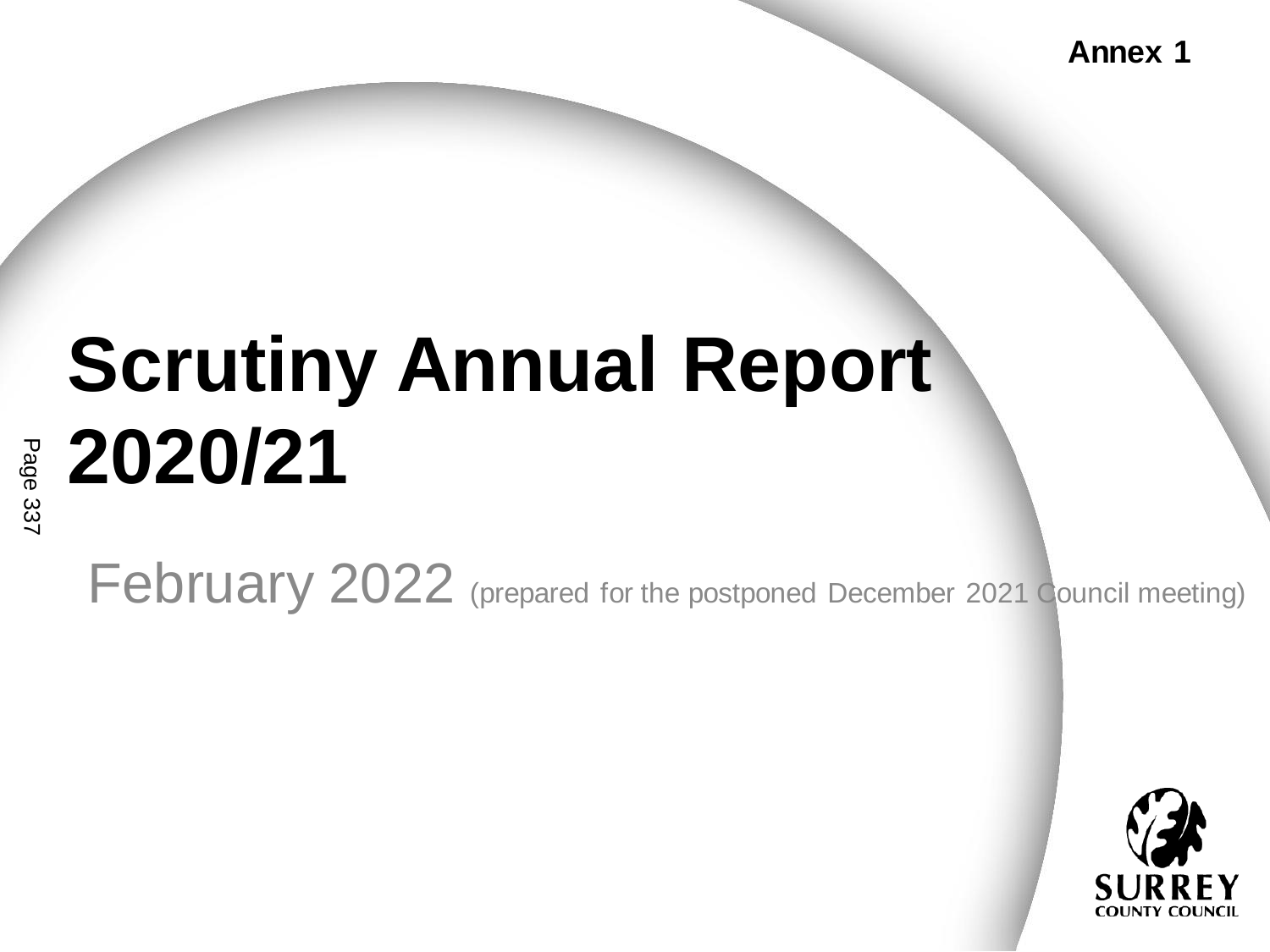#### **Surrey County Council Scrutiny Retrospective**

- The Council reviewed its scrutiny function in 2019 and the Government also published its new statutory guidance for local authority overview & scrutiny.
- As a result, a report to Council in May 2019 made changes to the structure of our committees and recommendations to improve practice.
- The number of Select Committees was reduced from six to four while retaining the Select Committee Chairs & Vice-Chairs' Group with dedicated Scrutiny Officer support for each committee complemented by a Democratic Services Assistant.
- The capacity of Select Committees was bolstered by having two Task Group Leads (Vice-Chairs) alongside a Chair to provide extra leadership and resource to manage scrutiny reviews.
- Council resolved to increase the use of task & finish methodology with a view to producing more in-depth reviews and evidence based recommendations.

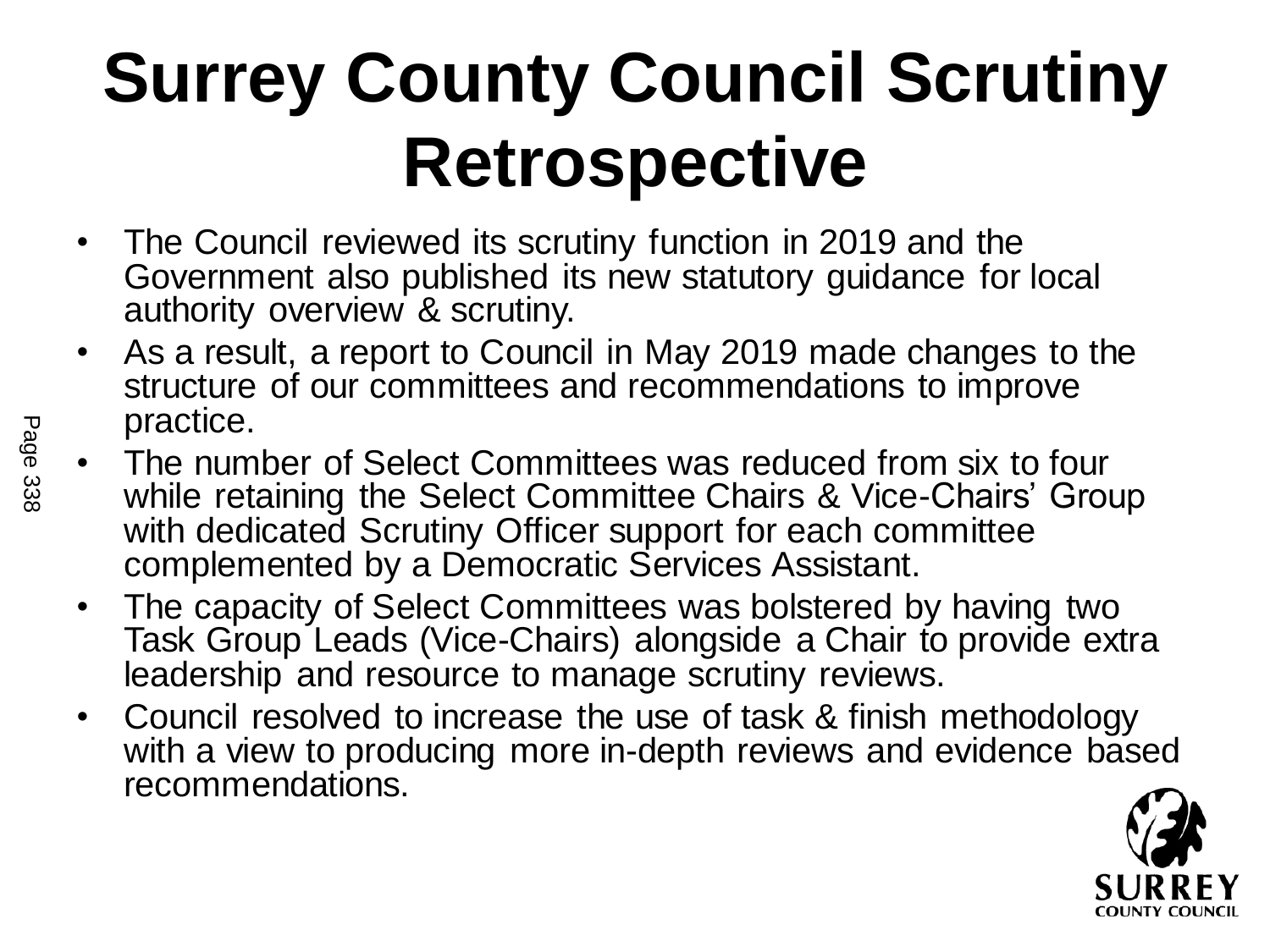- **The Government's Statutory Guidance on Local Authority Overview & Scrutiny highlighted the importance of a cultural commitment to scrutiny within councils**.
	- At Surrey County Council that is manifested in a commitment that no major decision would come to Cabinet without having been scrutinised first by the relevant Select Committee.
	- Cabinet Members attend each and every public meeting of Select Committees to present reports and answer questions recognising the legal and democratic legitimacy of scrutiny.
	- The Leader attends the Select Committee Chairs and Vice-Chairs' Group bi-annually as part of ongoing engagement between the executive and scrutiny.
	- The majority of recommendations made by Select Committee and Task & Finish Groups have been accepted and implemented by the Cabinet.
	- Senior Officers engage with Select Committees on key policy initiatives and provide impartial advice early via regular liaison meetings with Chairs & Vice-Chairs.

#### • **The Guidance was clear that preparation and access to information was vital for good scrutiny:**

- All Select Committees now operate pre-meetings ahead of public meetings to review reports, agree and allocate key lines of enquiry, and discuss potential recommendations in advance to help ensure they have a defined impact on the ground.
- The use of KLOEs in briefing notes has risen steadily from around 50% pre-2019 to 80% at the last round of meetings in October 2021.
- Each Select Committee receives regular performance information from across the Council to help them to do their job effectively.
- Select Committees employ a variety of methods to scrutinise topics from single agenda items to themed meetings, task & finish groups, Member reference groups and by organising briefings from experts to increase their knowledge and understanding.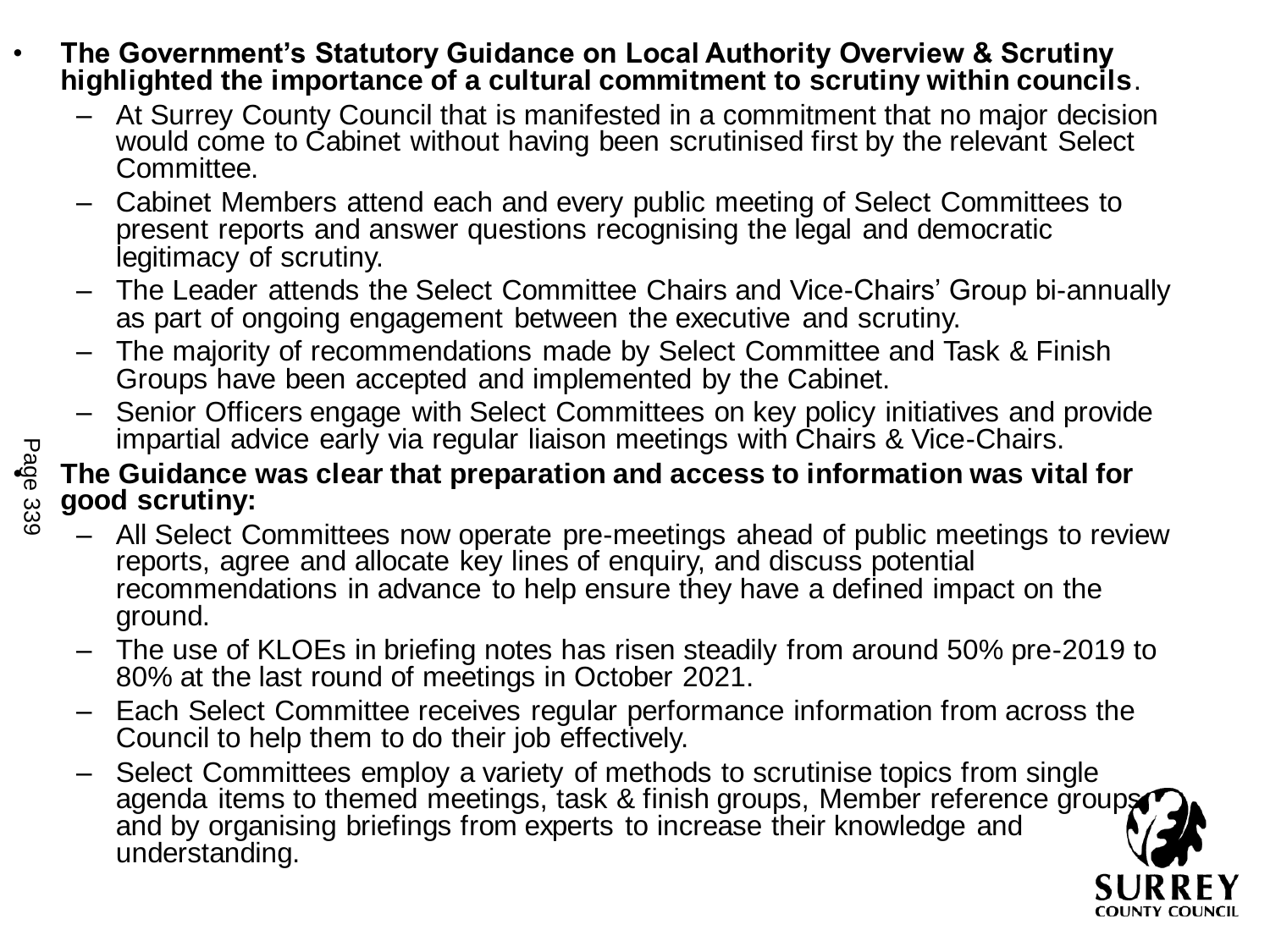# **Scrutiny work since 2019**

- Since these changes were made in May 2019 the use of Task & Finish Group has dramatically increased with no fewer than 10 groups being set up; all of which reported to decision-makers complete with SMART recommendations.
- Particular successes include recommendations made on the Council's Climate Change Strategy and Adult Mental Health services, the steer provided on the adoption of a new children's service for children aged 12-25 in care or the edge of care ('No Wrong Door') and the governance model for Your Fund Surrey and the critical friend support lent to the Surrey Fire & Rescue Service as it went through its transformation.
- Scrutiny of the budget setting process and draft budget now starts earlier and is coordinated across all four Select Committees complemented by a Budget Sub-Group that monitors in-year financial performance.
- Select Committees routinely receive and review performance data as part of their overview function using this data to inform lines of enquiry and choice of scrutiny topics.
- More external witnesses have been called to give evidence to Select Committees and engagement with stakeholders is growing.
- Finally, in response to the restrictions on public meetings enforced by the COVID pandemic Select Committees moved to fully remote meetings with no adverse impact on output and created greater opportunities for witnesses and the public to engage with scrutiny work.

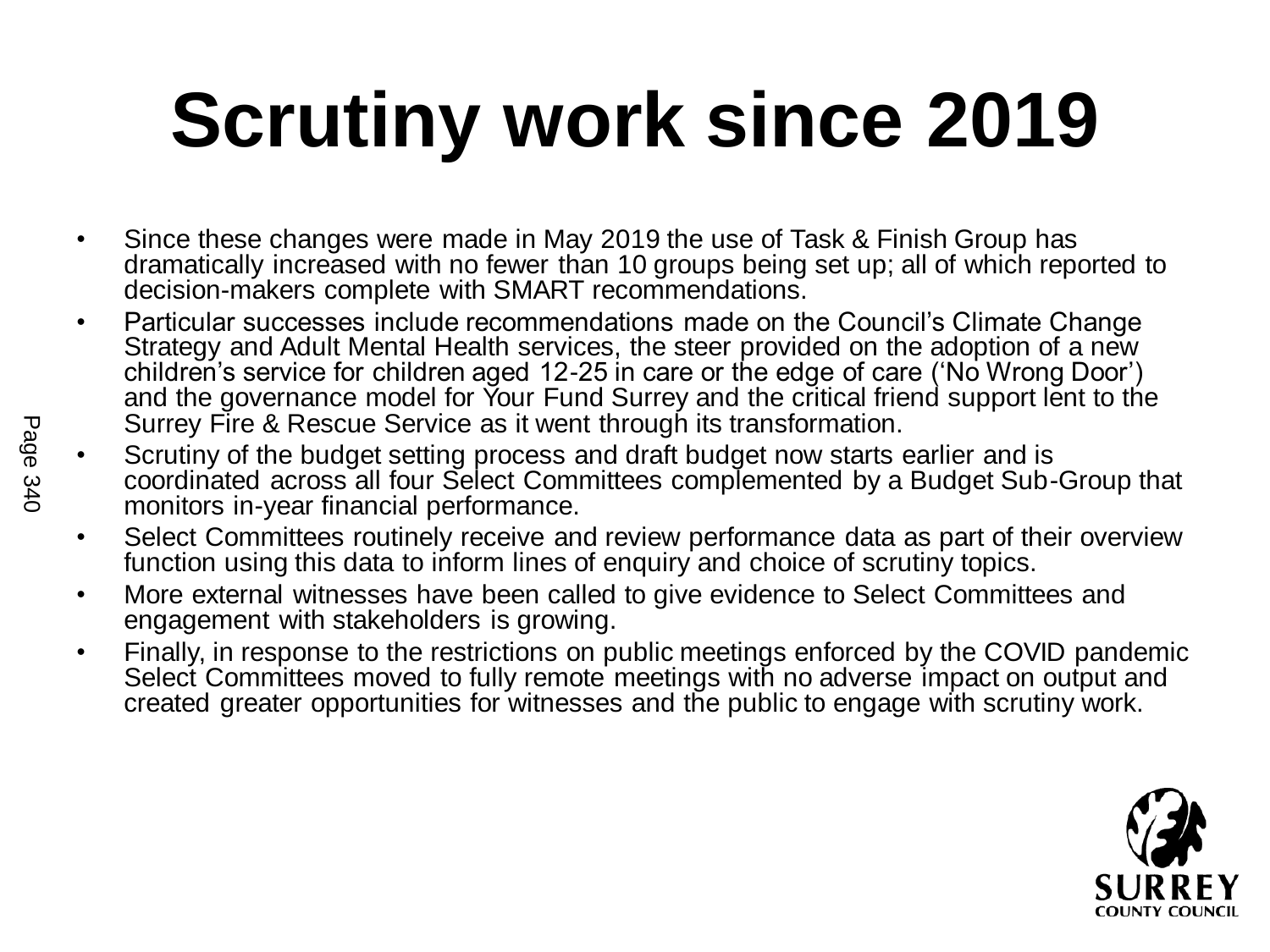## **Continued**

- Since the elections of 2021 the scrutiny team have delivered comprehensive induction programmes for Select Committees.
- A series of seven scrutiny training modules were rolled out for new and returning Members covering the key aspects of good scrutiny from choosing topics, questioning techniques and making SMART recommendations.
- Select Committees have successfully navigated the return to in-person meetings making use of hybrid approaches to allow for the remote participation of witnesses in their scrutiny reviews

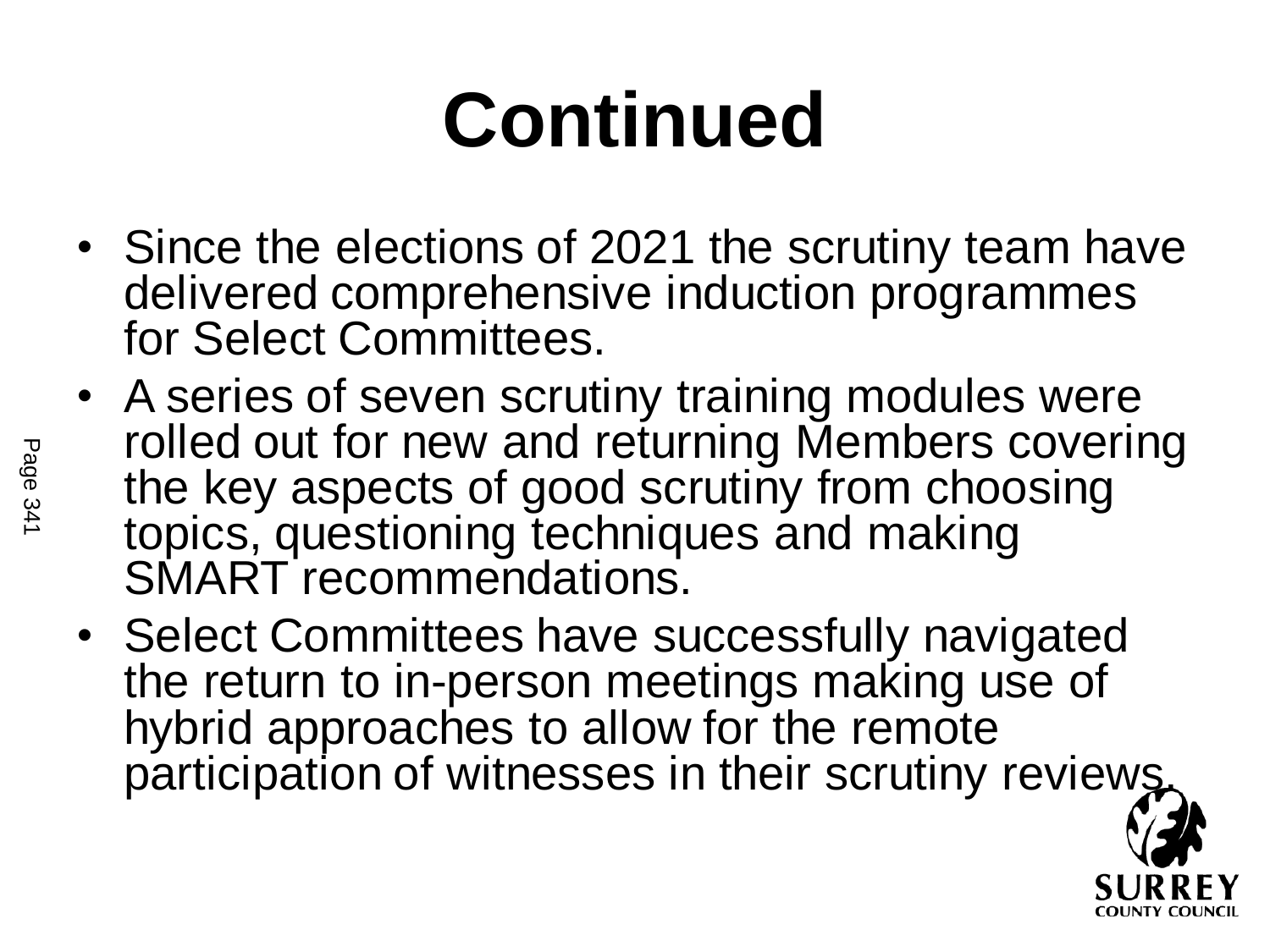#### **Select Committee Good Practice Examples**

| <b>Adults &amp; Health</b>                                                                                                                                                                                                                        | <b>Children, Families, Lifelong Learning &amp; Culture</b>                                                                                                                                                                                                                                                                                          |
|---------------------------------------------------------------------------------------------------------------------------------------------------------------------------------------------------------------------------------------------------|-----------------------------------------------------------------------------------------------------------------------------------------------------------------------------------------------------------------------------------------------------------------------------------------------------------------------------------------------------|
| <b>Adult Mental Health Task Group</b><br>Joint Scrutiny of Epsom & St Helier NHS Trust<br>'Improving Healthcare Together' Programme<br>Overview of NHS Winter Pressures<br>Regular subject matter briefings                                       | 'No Wrong Door' Task Group<br>$\bullet$<br><b>SEND Task Group</b><br>$\bullet$<br>Scrutiny of Children's Homes Transformation<br>$\bullet$<br>Surrey Safeguarding Partnership and Family<br>$\bullet$<br>Voice<br>Joint scrutiny of Emotional Wellbeing & Mental<br>$\bullet$<br><b>Health Service with Adults &amp; Health Select</b><br>Committee |
| <b>Communities, Environment &amp; Highways</b>                                                                                                                                                                                                    | <b>Resources &amp; Performance</b>                                                                                                                                                                                                                                                                                                                  |
| Greener Futures Task Group and subsequent<br><b>Member Reference Group</b><br>Scrutiny of the set up of Your Fund Surrey<br>Overview of Surrey Fire & Rescue Service<br>Transformation<br><b>Highways Maintenance Contract Reference</b><br>Group | Overview of Council performance<br>$\bullet$<br>management<br>Overview of Transformation programme<br>$\bullet$<br>Moving Closer to Residents Task Group<br>$\bullet$<br><b>Customer Service Experience Task Group</b><br>$\bullet$                                                                                                                 |

#### **Cross-committee work:**

- **Sub-group scrutiny of in-year budget performance and Select Committee early engagement and scrutiny of draft revenue and capital budgets.**
- **Regular review of remit specific performance data.**

**COUNTY COUNCIL**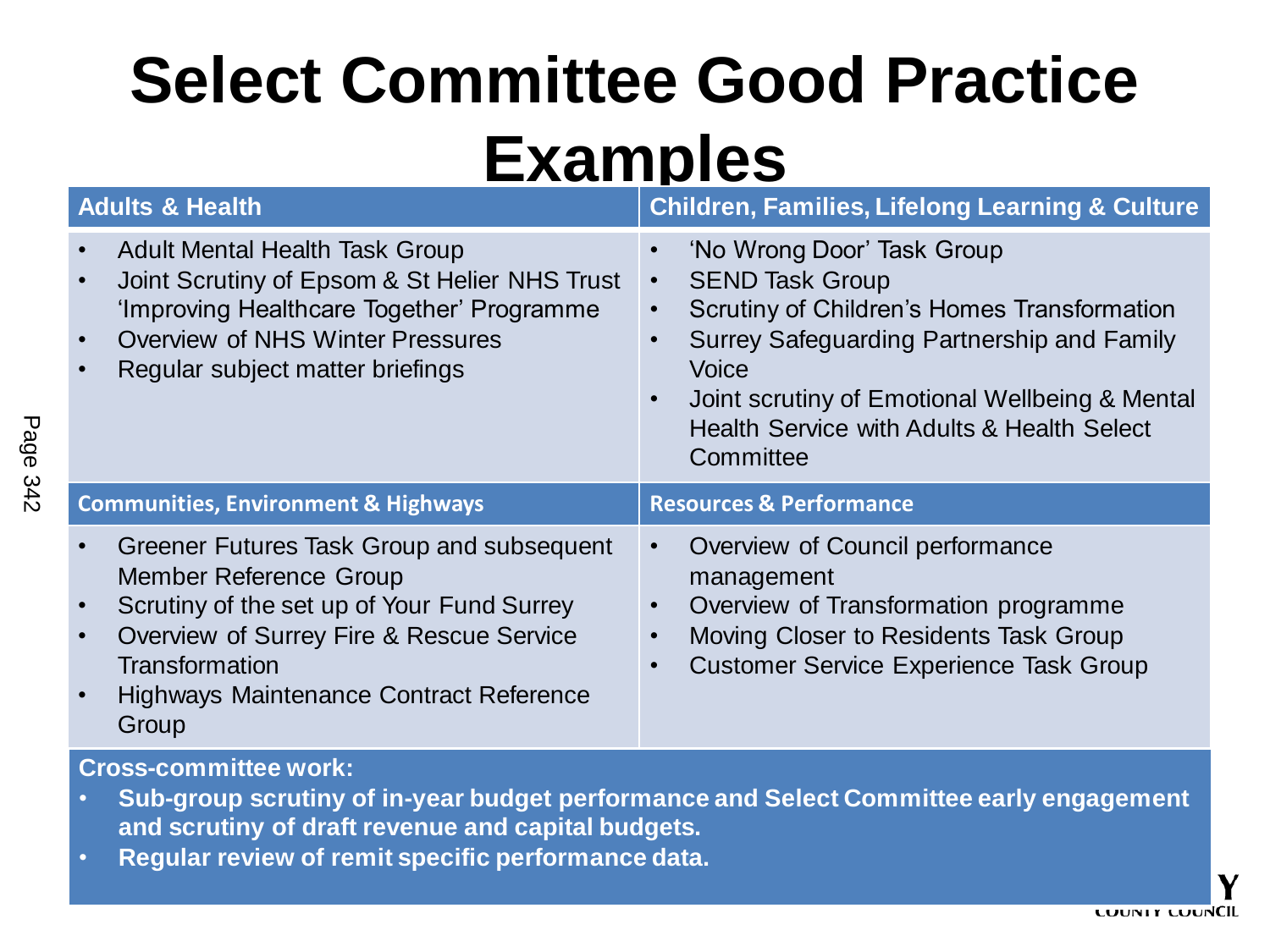### **The Future of Surrey County Council Overview & Scrutiny**

- To continue our improvements to the function in 2022 a number of areas of focus have been identified by Members and in having due regard to the statutory guidance:
	- Increasing public interaction with Select Committees and increasing public participation in scrutiny processes as witnesses, co-optees and through collecting evidence.
	- Broadening the scope of our scrutiny methods to include meetings in the community, increased use of data and novel ways of working such 'scrutiny in a day' reviews and the continued use of remote meeting technology.
	- Implementing a co-designed Communications Plan to increase the visibility of scrutiny work and the profile of our Select Committees both to the wider authority and to Surrey residents.
	- Regular reporting of scrutiny work and its impact to Council.
	- Devising a new protocol to cover the effective scrutiny of council owned companies.